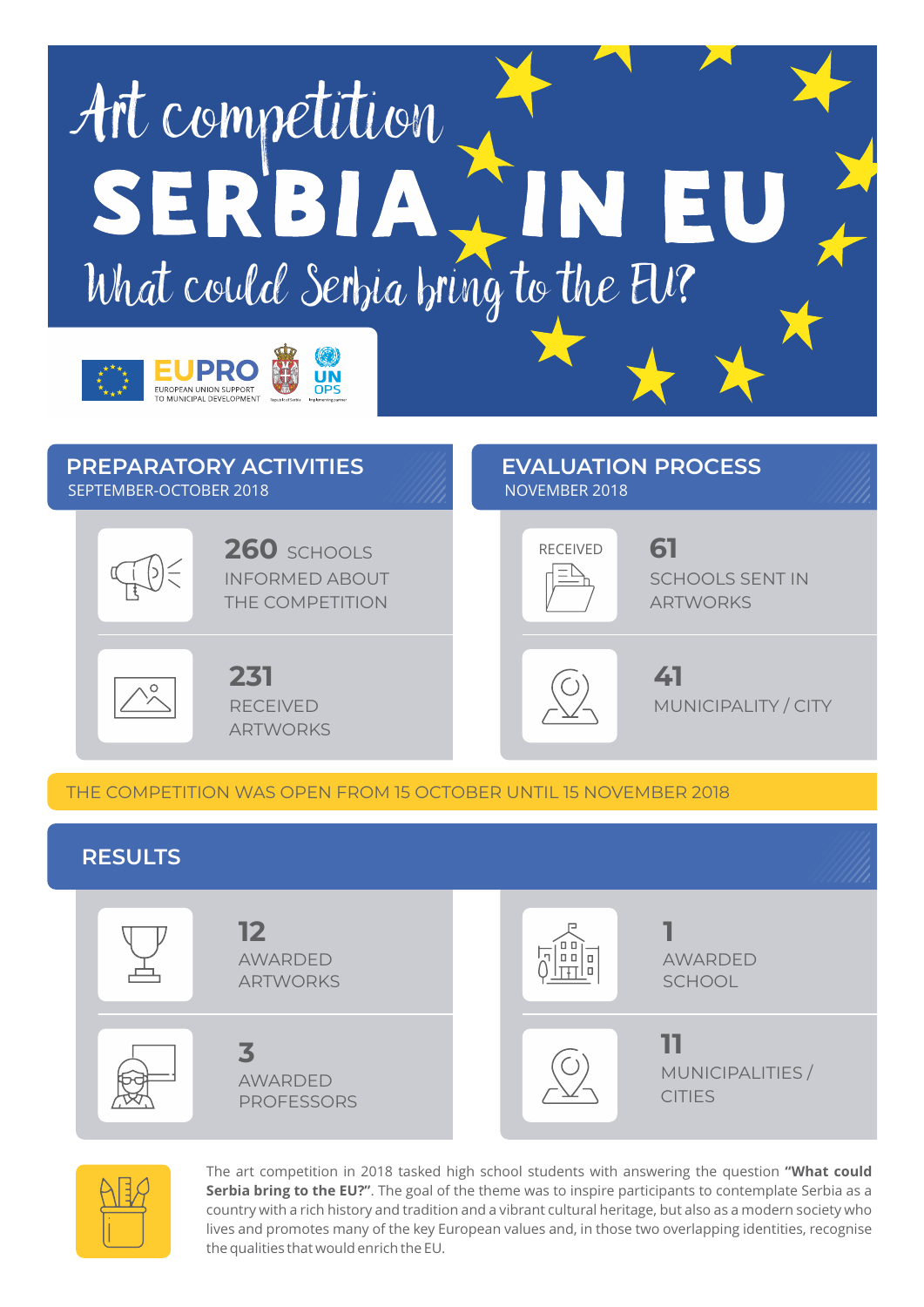

*The order of students, as presented in the list, is arbitrarily set and does not represent ranking of the artworks by quality, or any other basis, save for the first three places* \*